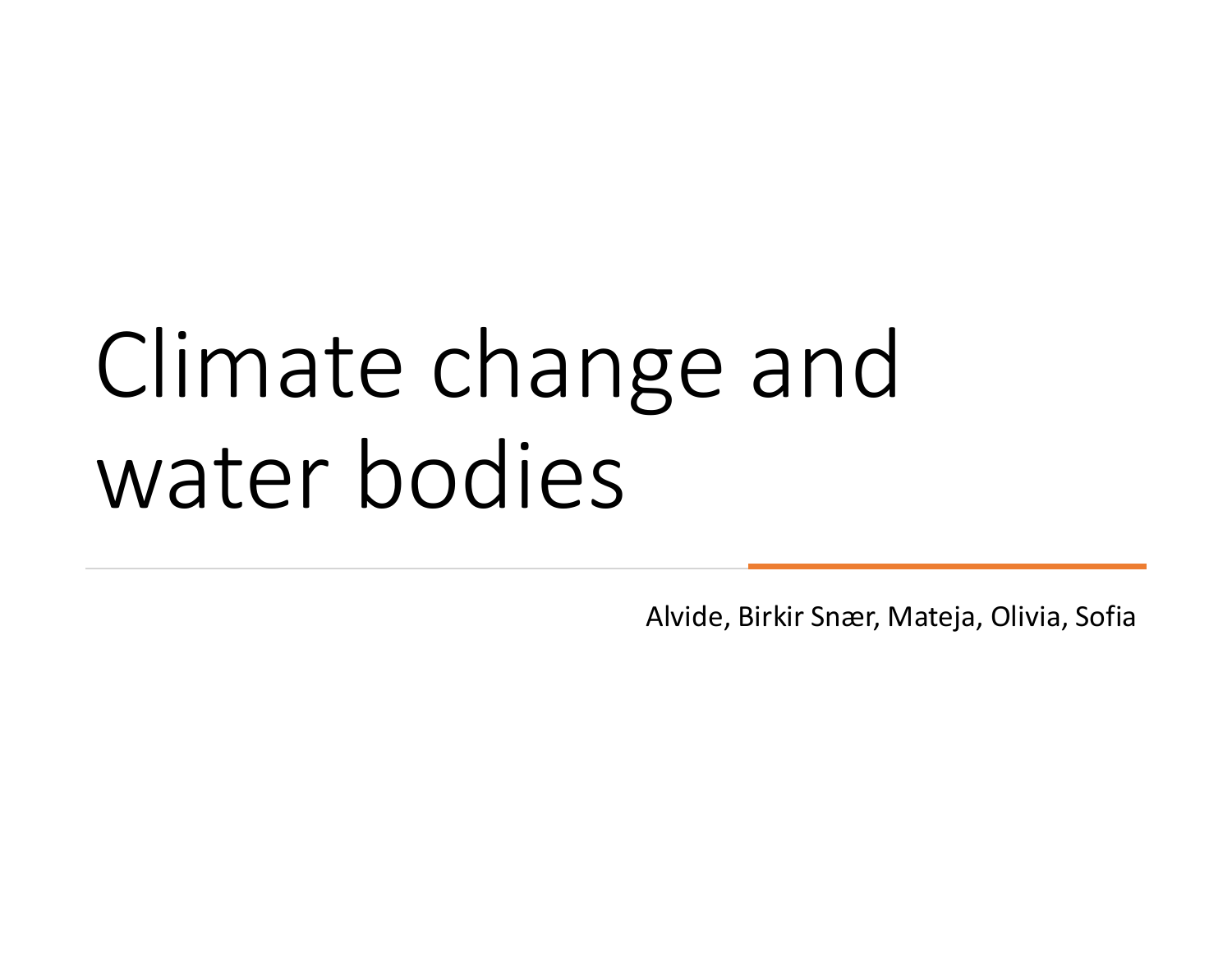# Impact on water quality



Rising water temperatures: Rising water temperatures:<br>causes excess algal growth and<br>eutrophication eutrophication Rising water temperatures:<br>causes excess algal growth and<br>eutrophication<br>Contamination: more bacteria<br>and viruses



and viruses

It can also cause pH levels to canced and the agail given and<br>eutrophication<br>and viruses<br>It can also cause pH levels to<br>change: fish can not survive in<br>overly acidic water overly acidic water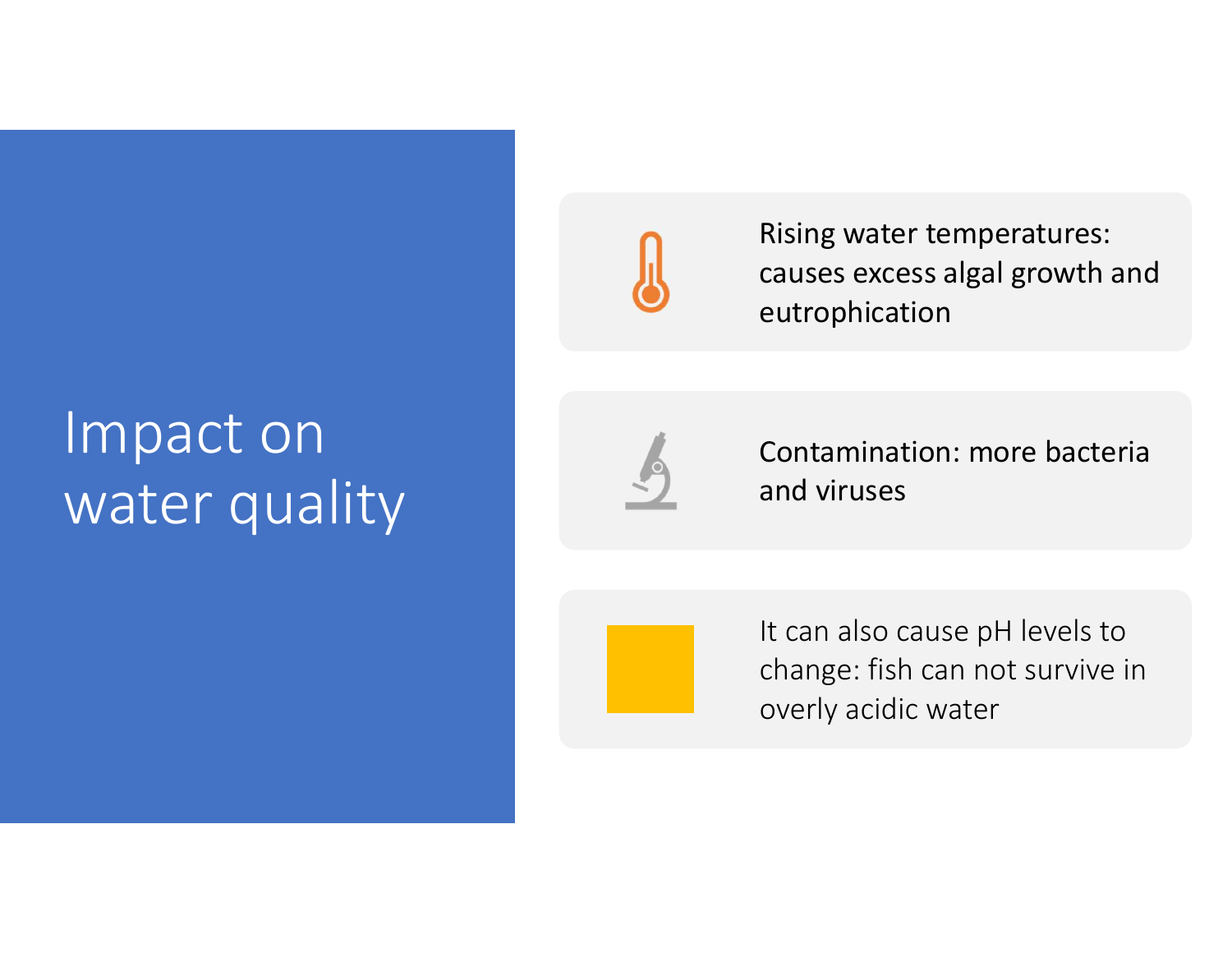## What are the consequences when the water temperature gets higher? What are the consequent temperature and temperature is temperature<br>As the water's temperature<br>rises, bacteria flourish.<br>• An increase in temperature as little<br>• An increase in temperature as little<br>as 1 degree Celsius can What are the consequences w<br>
temperature gets higher?<br>
s the water's temperature<br>
ses, bacteria flourish.<br>
An increase in temperature as little<br>
An increase in temperature as little<br>
An increase in temperature as little<br>
t

#### As the water´s temperature

huge difference in the sea´s bacterial life.

These bacteria can infect the fish we eat, which can cause various unknown and infectious diseases.

Infections could also happen through drinking infected water.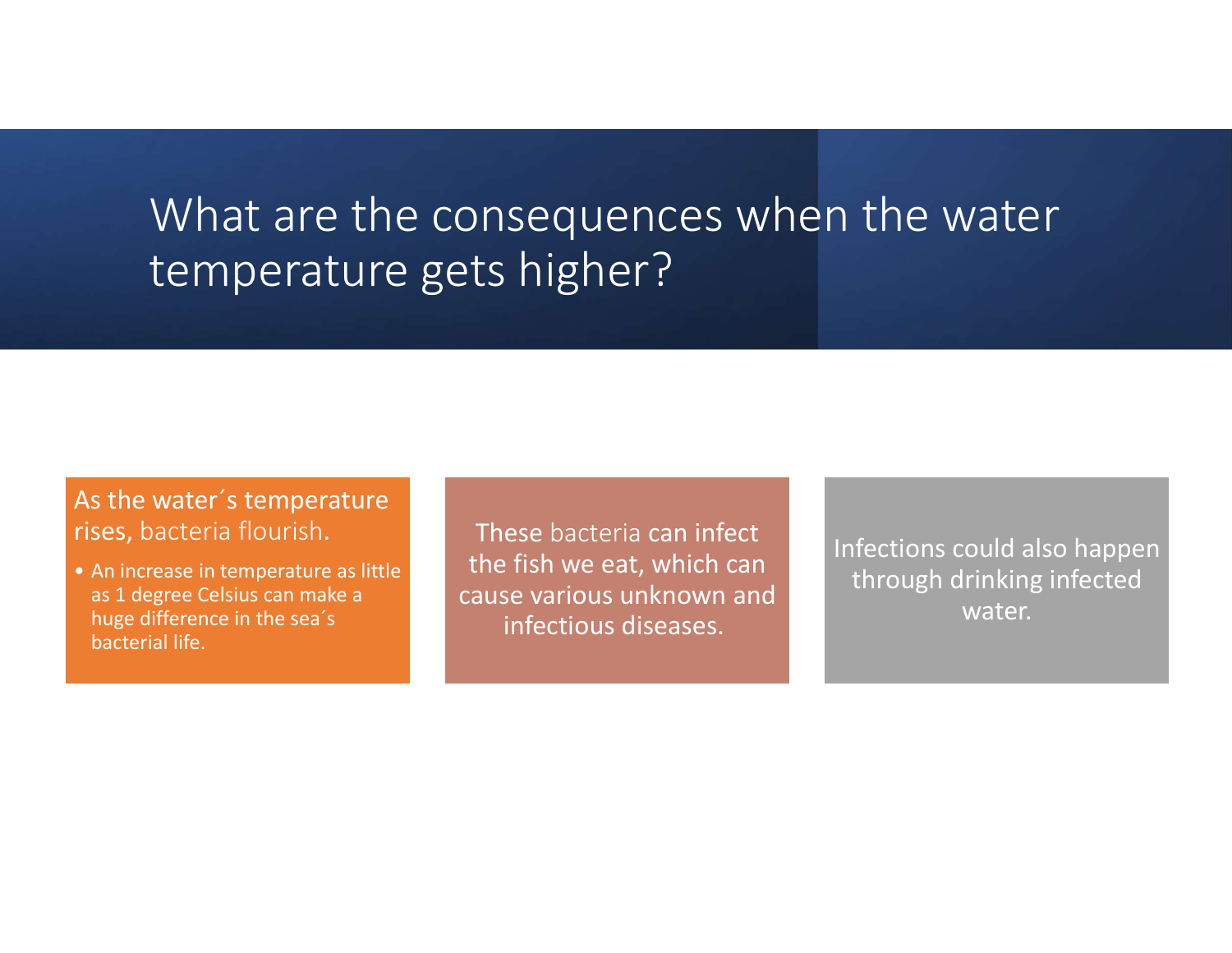#### Results from Rokuanvaara Hill study's

- The normal pH of water is close to neutral (pH = 7)
- The pH of Finnish water bodies are usually around 6.5-6.8
- The pH levels of Rokua water bodies are:
- Lake Jaakonjärvi is 5,9
- Lake Vaulujärvi 6,5
- Lake Levä-Soppinen 7,2
- Siirasoja stream 6,2
- Peat bog 3,9 (a swamp)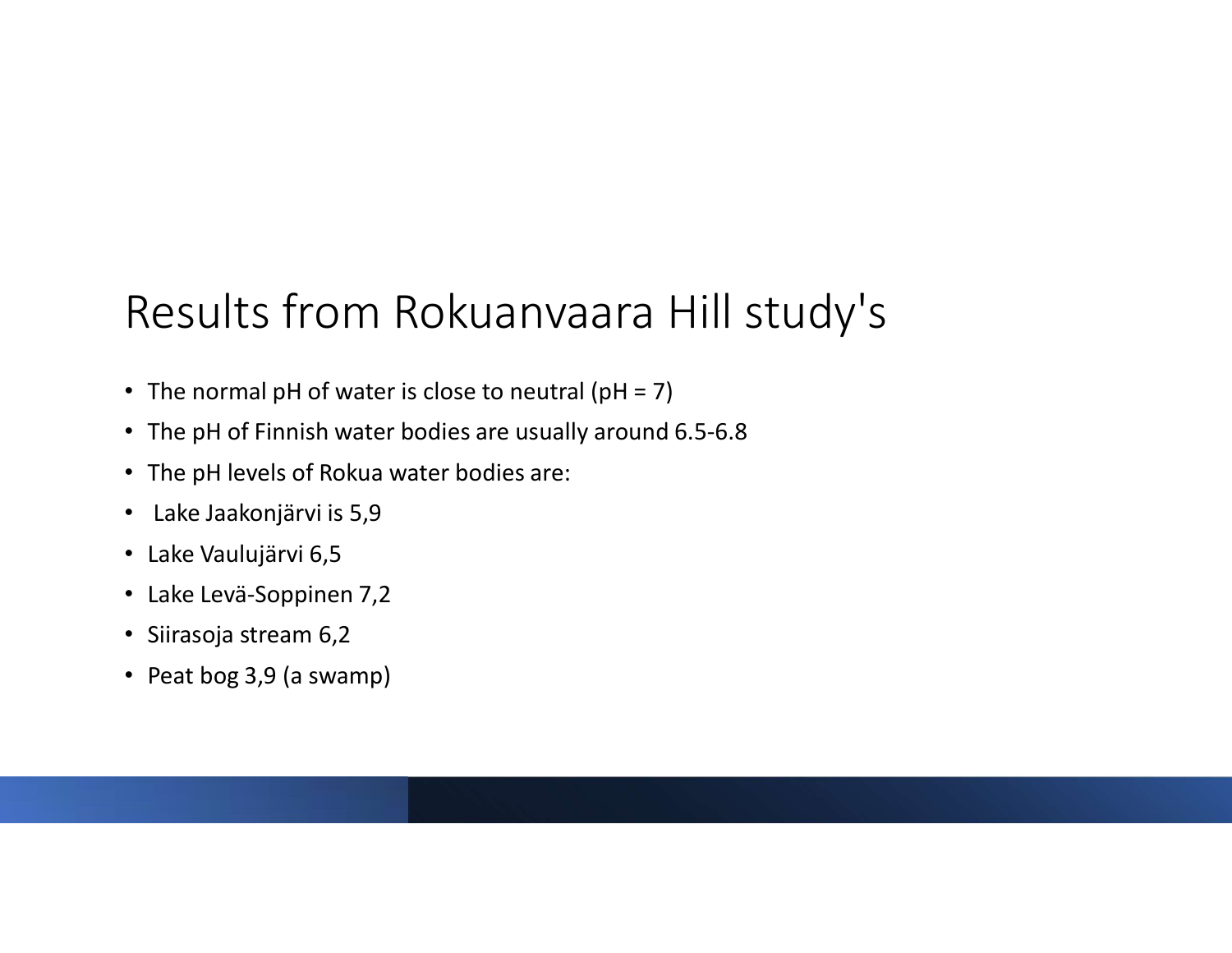